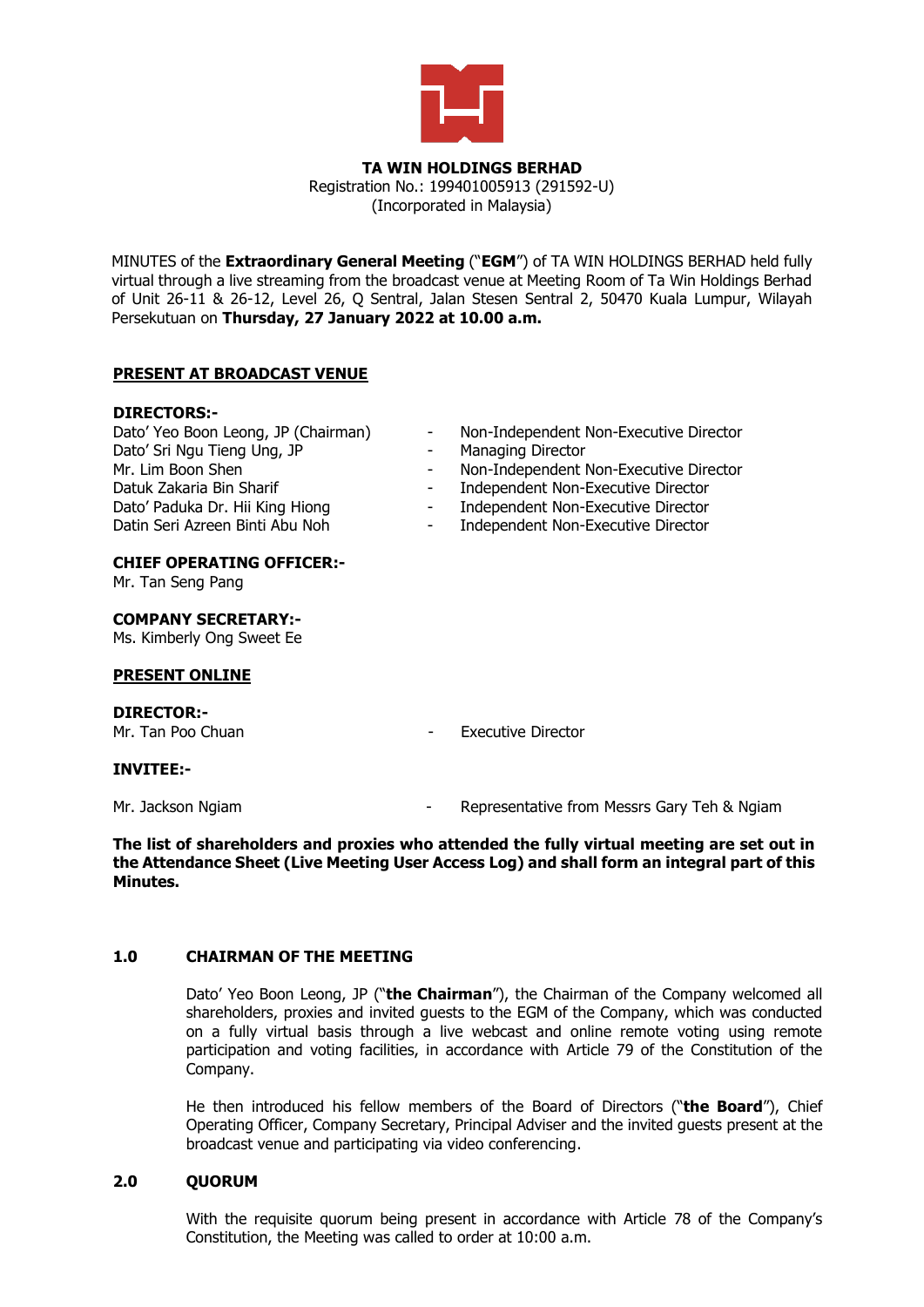# **3.0 NOTICE OF MEETING**

With the consent of the members present, the Notice of the Meeting having been circulated within the prescribed period following the Company's Constitution was with the permission of the Meeting, taken as read.

#### **4.0 PRELIMINARIES**

#### 4.1 **Corporate**

- 4.1.1 As part of good governance, the Chairman reported that the Company had received registration from a total of 59 individual shareholders, representatives and proxies representing 437,135,952 shares and that they had been given access to participate in the Company's fully virtual EGM via Securities Services e-Portal.
- 4.1.2 In addition, 33 proxy forms representing 584,851,500 shares were received within the stipulated prescribed period of 48 hours before convening the Meeting. The Chairman informed the shareholders that they are encouraged to participate in the Meeting.

#### 4.2 **The Resolution by Poll Voting**

- 4.2.1 The Chairman informed that pursuant to Paragraph 8.29A(1) of the Main Market Listing Requirements of Bursa Malaysia Securities Berhad, the resolution tabled at the Meeting would be voted by way of poll. He then exercised his right as the Chairman of the Meeting pursuant to Article 83 of the Company's Constitution, to demand voting by poll for the resolution the set out in the Notice of the EGM dated 6 January 2022.
- 4.2.2 The Chairman informed the members present that the Company has appointed Commercial Quest Sdn. Bhd. as the Independent Scrutineers and SS E Solutions Sdn. Bhd. as the Poll Administrator. The Independent Scrutineers will validate the results of the polls.

#### 4.3 **Meeting Proceedings and Voting Procedures**

- 4.3.1 For the meeting proceedings and voting procedures, the Chairman called upon the Company Secretary to brief the shareholders on the proceedings of the Meeting and voting procedures.
- 4.3.2 The Company Secretary explained the proceedings of the Meeting and voting procedures, which is conducted on a fully virtual basis. Thereafter, the step-by-step guide together with a short audio clip were shown to the shareholders/ proxy holders via online voting module within the e-portal.
- 4.3.3 Upon explaining the proceedings of the Meeting and voting procedures, the Company Secretary handed over the Meeting to the Chairman. The Chairman thanked the Company Secretary for explaining the proceedings of the Meeting and voting procedures. He proceeded to the agenda for the EGM.

# **5.0 AGENDA 1**

# **ORDINARY RESOLUTION 1**

#### **- PROPOSED NEW SHAREHOLDERS' MANDATE FOR RECURRENT RELATED PARTY TRANSACTIONS OF A REVENUE OR TRADING NATURE ("PROPOSED SHAREHOLDERS' MANDATE")**

The Chairman informed the members that he was the party concerned in the agenda, which was in relation to the proposed new shareholders' mandate. He relinquished his position as Chairman of the meeting for this agenda, and proposed that Datuk Zakaria bin Sharif be appointed to chair this agenda. Datuk Zakaria bin Sharif took the chair for this item of the agenda.

Datuk Zakaria bin Sharif briefed the members that the Proposed Ordinary Resolution 1 was to seek shareholders' approval for the proposed new shareholders' mandate.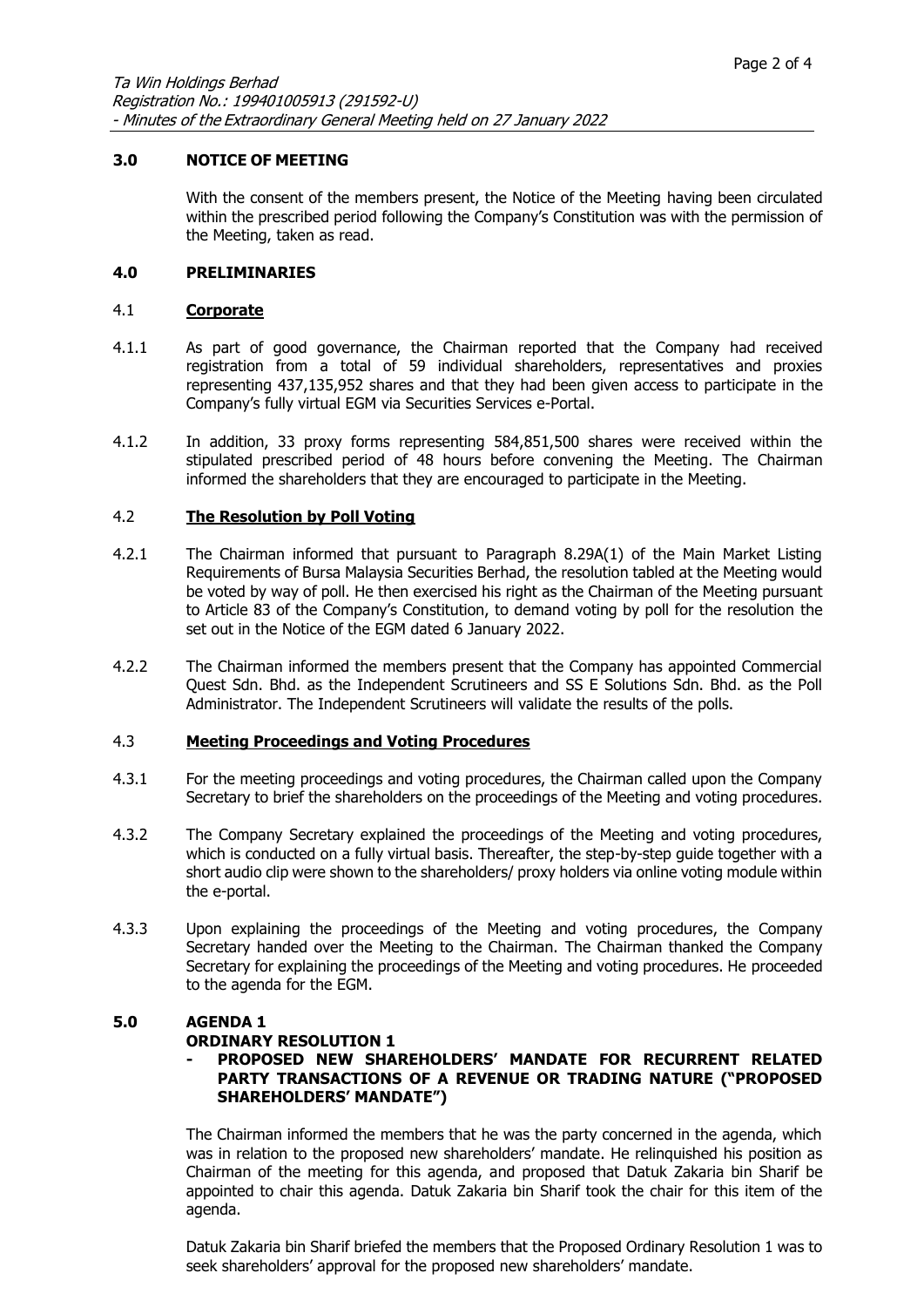Thereafter, Dato' Yeo Boon Leong, JP took the chair once again.

# **6.0 KEY QUESTION(S) RAISED BY MEMBERS/ PROXY HOLDERS AND ANSWER(S) PROVIDED BY THE BOARD OF THE COMPANY**

The Chairman invited Mr. Tan Seng Pang ("Mr. Tan"), the Chief Operating Officer to read out the live question(s) submitted by members/ proxy holders through real-time submission during the Meeting and responded to them on behalf of the Board and Management as follows:-

- (i)(Q) Question from (Shareholder) Please consider giving e-voucher to participating shareholder.
- (i)(A) The Company will reward the shareholders through putting resources into the business operations of the Group, which will be more meaningful and any reward to shareholders will be distributed in a fair and equitable manner.

As there were no further questions, the Questions & Answers session was closed.

# **7.0 E-POLLING PROCESS**

- 7.1 The Chairman informed the Meeting that the online remote voting had been opened for voting since the beginning of the Meeting and would continue to be opened for voting for another 10 minutes.
- 7.2 The Chairman further informed that after the abovementioned 10-minute lapsed for remote poll voting, the online remote poll voting session will be closed. The Meeting will be adjourned for the Poll Administrator to count and Independent Scrutineers to validate the votes cast.

# **8.0 ANNOUNCEMENT OF POLL RESULTS**

- 8.1 The EGM re-convened and the Chairman called the Meeting to order for the declaration of the poll results. The Chairman informed that the Independent Scrutineers, Commercial Quest Sdn. Bhd. have validated the poll voting results. The poll voting results were read by the Chairman and projected live on the screen for the members present online. The poll voting results are attached as "**Annexure A**".
- 8.2 Based on the poll results as per the Annexure B validated by the Independent Scrutineers, the Chairman declared that the resolution tabled at the EGM were carried as follows:-

# 8.2.1 **ORDINARY RESOLUTION 1**

**- PROPOSED NEW SHAREHOLDERS' MANDATE FOR RECURRENT RELATED PARTY TRANSACTIONS OF A REVENUE OR TRADING NATURE ("PROPOSED SHAREHOLDERS' MANDATE")**

|                     | <b>Votes in Favour</b> |               | <b>Votes Against</b> |      |  |
|---------------------|------------------------|---------------|----------------------|------|--|
|                     | Number of              | $\frac{0}{0}$ | Number of            | $\%$ |  |
|                     | <b>Votes</b>           |               | Votes                |      |  |
| Ordinary Resolution |                        | 99.3627       | 2.990.400            |      |  |

# It was **RESOLVED**:-

"**THAT**, subject to the provisions of the Main Market Listing Requirements of Bursa Malaysia Securities Berhad, approval be and is hereby given to the Company and its subsidiaries ("**Ta Win Group**") to enter into and give effect to specified recurrent related party transactions of a revenue or trading nature of the Ta Win Group with specified classes of Related Parties (as defined in the Main Market Listing Requirements of Bursa Malaysia Securities Berhad and as specified in Sections 2.3 and 2.4 of the circular to shareholders dated 6 January 2022 ("**Circular**")) which are necessary for the day to day operations and are in the ordinary course of business and are carried out at arms' length basis on normal commercial terms of the Ta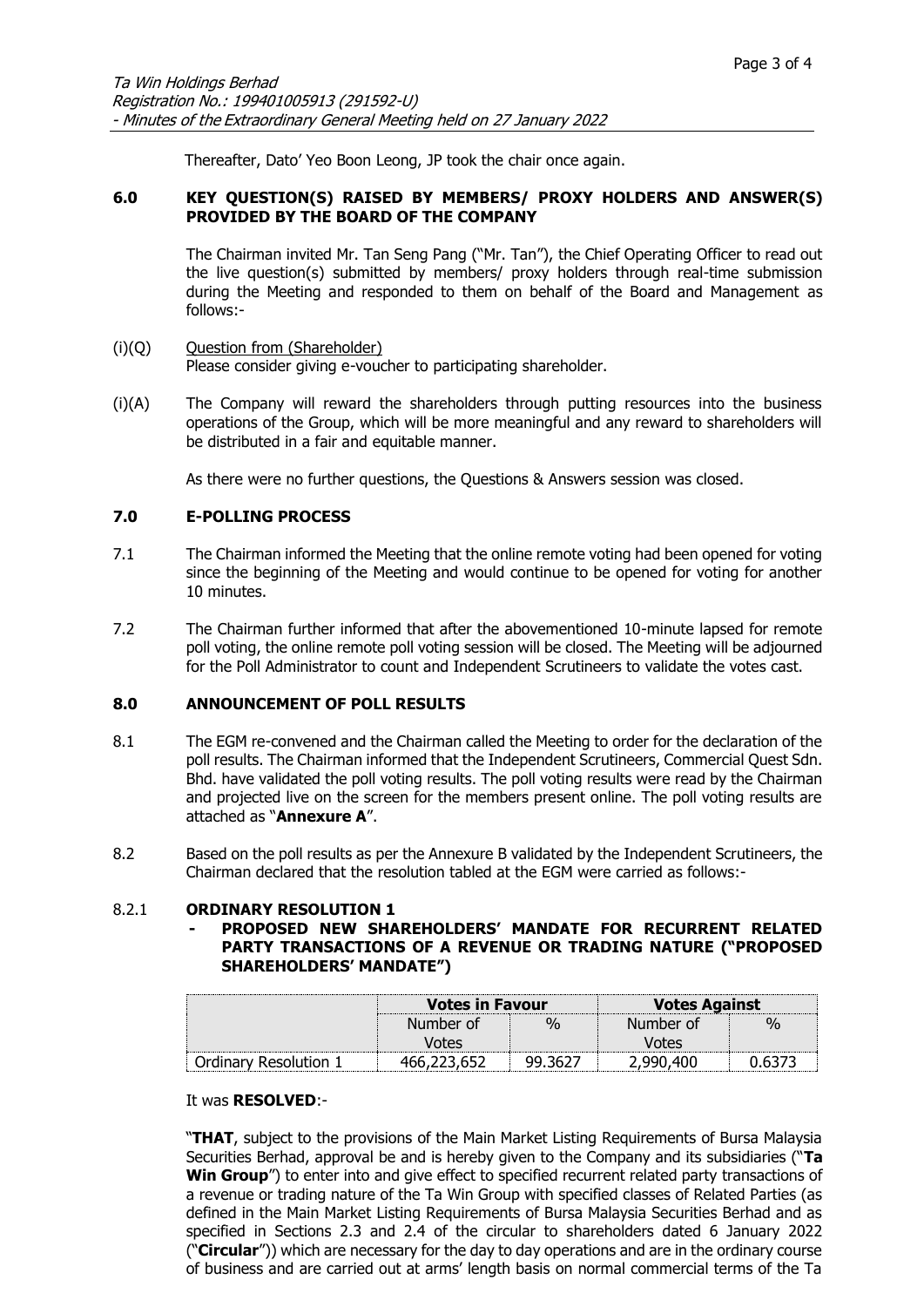Win Group on terms not more favourable to the Related Parties than those generally available to the public and are not detrimental to minority shareholders of the Company and such approval shall continue to be in force until:

- (i) the conclusion of the next Annual General Meeting of the Company ("**AGM**") at which time it will lapse, unless by a resolution passed at the meeting, the authority is renewed;
- (ii) the expiration of the period within which the next AGM after the date it is required to be held pursuant to Section 340(2) of the Companies Act 2016 ("**Act**") (but shall not extend to such extension as may be allowed pursuant to Section 340(4) of the Act); or
- (iii) revoked or varied by resolution passed by the shareholders in a general meeting,

whichever is the earlier;

**THAT** the Board of Directors of the Company be and is hereby authorised to do all acts, deeds, things and execute all necessary documents as they may consider necessary or expedient or in the best interest of the Company with full power to assent to any conditions, variations, modifications and/or amendments in any manner as may be required or permitted under relevant authorities and to deal with all matters relation thereto and to take such steps and do all acts and things in any manner as they may deem necessary or expedient to implement, finalise and give full effect to the transactions contemplated and/or authorised by this Ordinary Resolution;

**AND THAT** as the estimates given for the recurrent related party transactions specified in Section 2.4 of the Circular being provisional in nature, the Directors of the Company and/or any one of them be and are hereby authorised to agree to the actual amount or amounts thereof provided always that such amount or amounts comply with the procedures set out in Section 2.6 of the Circular."

# **9.0 CONCLUSION**

On behalf of his fellow board members, the Chairman extended his appreciation to all who attended the Meeting, particularly all shareholders, professional advisers and business partners for their continued support. There being no other business to be transacted, the Meeting concluded at 10:55 a.m.

# **SIGNED AS A CORRECT RECORD OF THE PROCEEDINGS**

(Duly signed on original)

**CHAIRMAN DATO' YEO BOON LEONG, JP**  Dated: 27 January 2022

\_\_\_\_\_\_\_\_\_\_\_\_\_\_\_\_\_\_\_\_\_\_\_\_\_\_\_\_\_\_